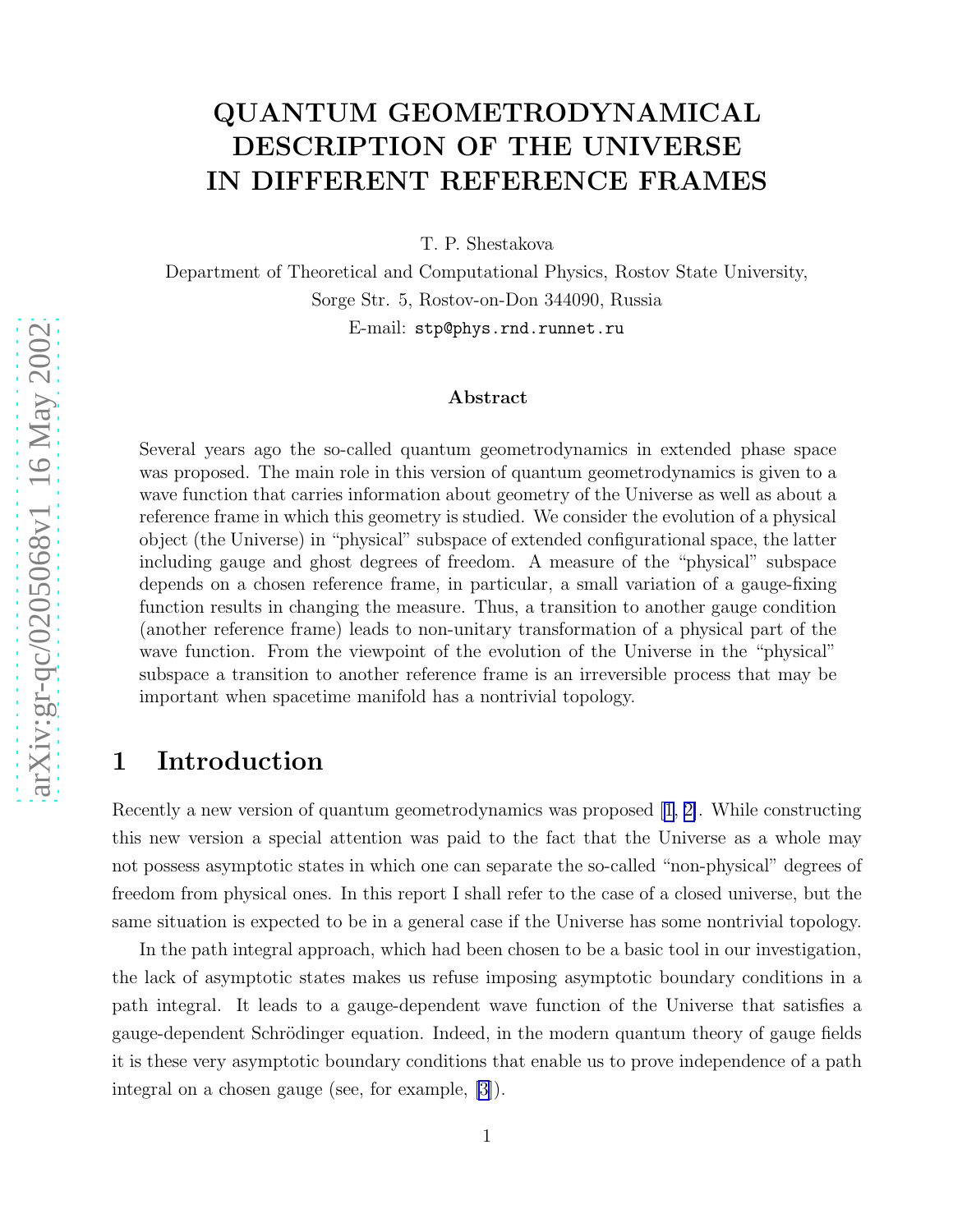<span id="page-1-0"></span>The goal of this report is to discuss some consequences of the proposed formulation of quantum geometrodynamics concerning the description of the Universe in different reference frames.

### 2 The new formulation of quantum geometrodynamics: basic equations

To make the things more clear, let us turn to a simple minisuperspace model with the gauged action

$$
S = \int dt \left\{ \frac{1}{2} v(\mu, Q^a) \gamma_{ab} \dot{Q}^a \dot{Q}^b - \frac{1}{v(\mu, Q^a)} U(Q^a) + \pi \left( \dot{\mu} - f_{,a} \dot{Q}^a \right) - i w(\mu, Q^a) \dot{\bar{\theta}} \dot{\bar{\theta}} \right\}.
$$
 (1)

Here  $Q<sup>a</sup>$  stands for physical variables such as a scale factor or gravitational-wave degrees of freedom and material fields, and we use an arbitrary parametrization of a gauge variable  $\mu$ determined by the function  $v(\mu, Q^a)$ . For example, in the case of isotropic universe or the Bianchi IX model  $\mu$  is bound to the scale factor  $r$  and the lapse function  $N$  by the relation

$$
\frac{r^3}{N} = v(\mu, Q^a). \tag{2}
$$

 $\theta$ ,  $\bar{\theta}$  are the Faddeev – Popov ghosts after replacement  $\bar{\theta} \to -i\bar{\theta}$ . Further,

$$
w(\mu, Q^a) = \frac{v(\mu, Q^a)}{v_{,\mu}}; \quad v_{,\mu} \stackrel{\text{def}}{=} \frac{\partial v}{\partial \mu}.
$$
 (3)

We confine attention to the special class of gauges not depending on time

$$
\mu = f(Q^a) + k; \quad k = \text{const},\tag{4}
$$

which can be presented in a differential form,

$$
\dot{\mu} = f_{,a}\dot{Q}^a, \quad f_{,a} \stackrel{def}{=} \frac{\partial f}{\partial Q^a}.\tag{5}
$$

The Schrödinger equation for this model reads

$$
i\frac{\partial\Psi(\mu, Q^a, \theta, \bar{\theta}; t)}{\partial t} = H\Psi(\mu, Q^a, \theta, \bar{\theta}; t),\tag{6}
$$

where

$$
H = -\frac{i}{w}\frac{\partial}{\partial\theta}\frac{\partial}{\partial\bar{\theta}} - \frac{1}{2M}\frac{\partial}{\partial Q^{\alpha}}MG^{\alpha\beta}\frac{\partial}{\partial Q^{\beta}} + \frac{1}{v}(U - V); \tag{7}
$$

M is the measure in the path integral,

$$
M(\mu, Q^a) = v^{\frac{K}{2}}(\mu, Q^a)w^{-1}(\mu, Q^a); \tag{8}
$$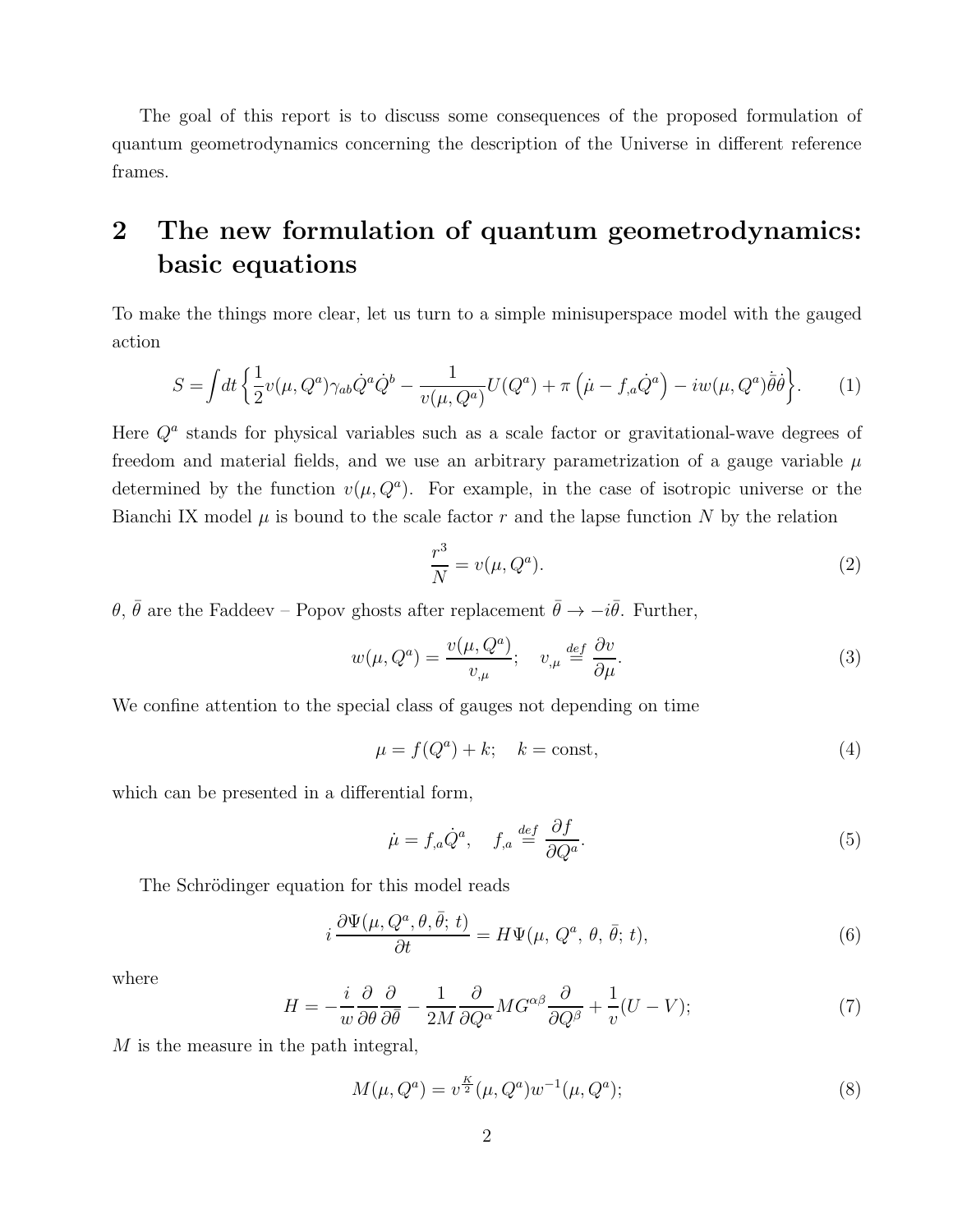$$
G^{\alpha\beta} = \frac{1}{v(\mu, Q^a)} \begin{pmatrix} f_{,a}f^{,a} & f^{,a} \\ f^{,a} & \gamma^{ab} \end{pmatrix}; \quad \alpha, \beta = (0, a); \quad Q^0 = \mu,
$$
 (9)

K is a number of physical degrees of freedom; the wave function is defined on extended configurational space with the coordinates  $\mu$ ,  $Q^a$ ,  $\theta$ ,  $\bar{\theta}$ . V is a quantum correction to the potential U,that depends on the chosen parametrization  $(2)$  $(2)$  $(2)$  and gauge  $(4)$ :

$$
V = \frac{5}{12w^2} \left( w_{,\mu}^2 f_{,a} f^{,a} + 2w_{,\mu} f_{,a} w^{,a} + w_{,a} w^{,a} \right) + \frac{1}{3w} \left( w_{,\mu,\mu} f_{,a} f^{,a} + 2w_{,\mu,a} f^{,a} + w_{,\mu} f_{,a}^a + w_{,a}^a \right) + + \frac{K-2}{6vw} \left( v_{,\mu} w_{,\mu} f_{,a} f^{,a} + v_{,\mu} f_{,a} w^{,a} + w_{,\mu} f_{,a} v^{,a} + v_{,a} w^{,a} \right) - - \frac{K^2 - 7K + 6}{24v^2} \left( v_{,\mu}^2 f_{,a} f^{,a} + 2v_{,\mu} f_{,a} v^{,a} + v_{,a} v^{,a} \right) + + \frac{1-K}{6v} \left( v_{,\mu,\mu} f_{,a} f^{,a} + 2v_{,\mu,a} f^{,a} + v_{,\mu} f_{,a}^a + v_{,a}^a \right).
$$
(10)

Ones we agreed that imposing asymptotic boundary conditions is not correct in the case of a closed Universe, we are doomed to come to a gauge-dependent description of the Universe. The Schrödinger equation  $(6) - (10)$  is a direct mathematical consequence of a path integral with the effective action([1](#page-1-0)) without asymptotic boundary conditions, it is derived from the latter by the standard well-definite Feynman procedure. Any additional conditions like the requirement of BRST-invariance cannot help to reduce Eq. [\(6\)](#page-1-0) to a gauge-invariant equation. So the role of such conditions is questionable when one deals with a system without asymptotic states.

## 3 The description of quantum Universe in different reference frames

Thegeneral solution to the Schrödinger equation ([6](#page-1-0)) has the following structure:

$$
\Psi(\mu, Q^a, \theta, \bar{\theta}; t) = \int \Psi_k(Q^a, t) \,\delta(\mu - f(Q^a) - k) \left(\bar{\theta} + i\theta\right) dk. \tag{11}
$$

The dependence of the wave function (11) on ghosts is determined by the demand of norm positivity.

Note that the general solution (11) is a superposition of eigenstates of a gauge operator,

$$
\{\mu - f(Q^a)\}|k\rangle = k|k\rangle; \quad |k\rangle = \delta(\mu - f(Q^a) - k). \tag{12}
$$

It can be interpreted in the spirit of Everett's "relative state" formulation. In fact, each element of the superposition (11) describe a state in which the only gauge degree of freedom  $\mu$  is definite, so that time scale is determined by processes in the physical subsystem through functions $v(\mu, Q^a)$ ,  $f(Q^a)$  (see ([2\)](#page-1-0), ([4\)](#page-1-0)), while k being determined initial clock setting. The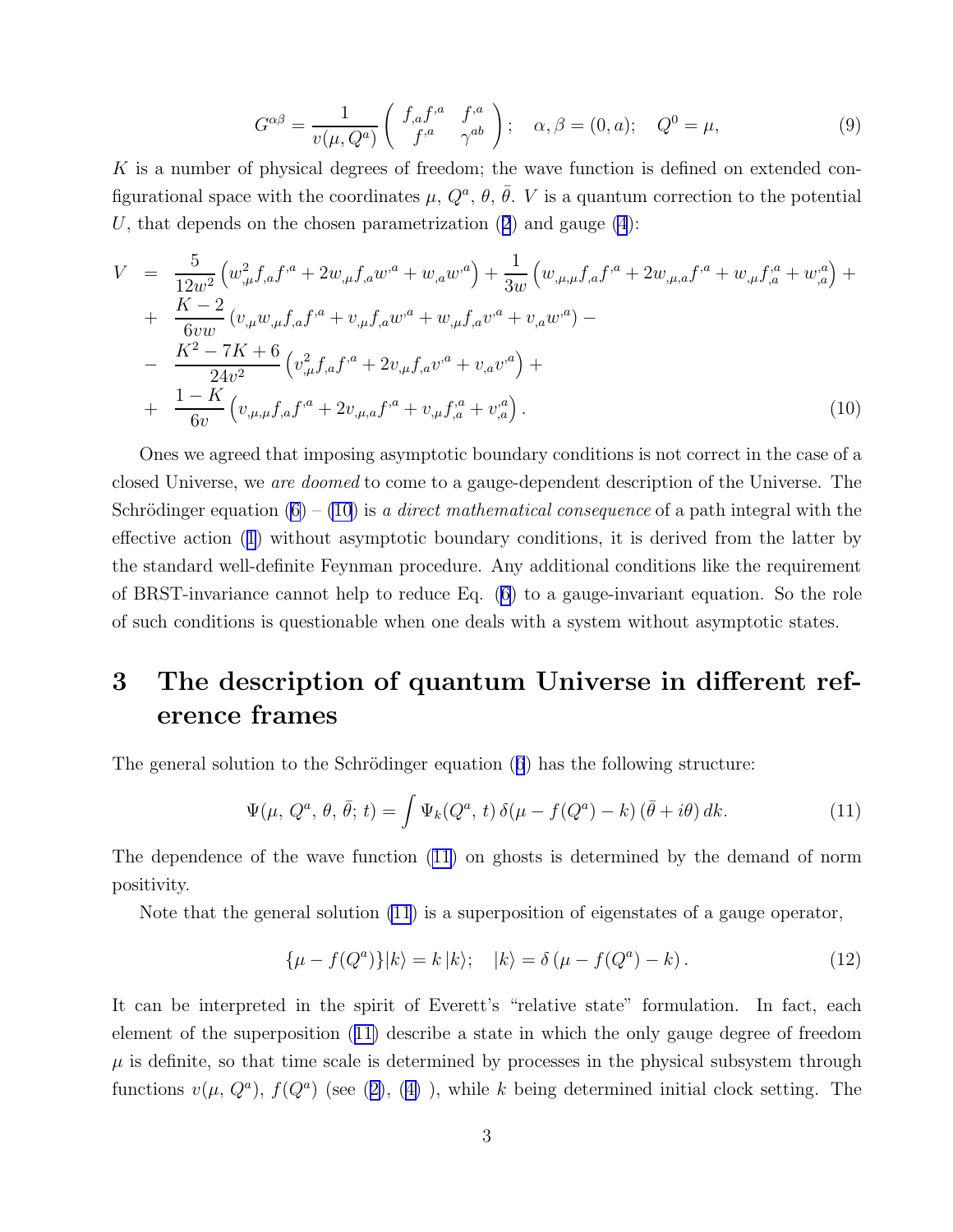<span id="page-3-0"></span>function  $\Psi_k(Q^a, t)$  describes a state of the physical subsystem for a reference frame fixed by the condition [\(4\)](#page-1-0). It is a solution to the equation

$$
i\frac{\partial \Psi_k(Q^a; t)}{\partial t} = H_{(phys)}[f]\Psi_k(Q^a; t),\tag{13}
$$

$$
H_{(phys)}[f] = \left[ -\frac{1}{2M} \frac{\partial}{\partial Q^a} \frac{1}{v} M \gamma^{ab} \frac{\partial}{\partial Q^b} + \frac{1}{v} (U - V) \right] \Big|_{\mu = f(Q^a) + k} . \tag{14}
$$

The peculiarity of this consideration is that a measure in the subspace of physical degrees of freedom depends on a chosen gauge condition. Indeed, the measure([8\)](#page-1-0) in the path integral is proportional to a square root of the determinant of metric of "physical" configurational subspace, the latter depending on the gauge variable  $\mu$ :  $G_{ab}^{phys} = v(\mu, Q^a)$ . So we get

$$
\int \Psi_{k'}^{*}(Q^{a}, t) \Psi_{k}(Q^{a}, t) \delta(\mu - f(Q^{a}) - k') \delta(\mu - f(Q^{a}) - k) dk' dk M(\mu, Q^{a}) d\mu \prod_{a} dQ^{a} =
$$

$$
= \int \Psi_{k}^{*}(Q^{a}, t) \Psi_{k}(Q^{a}, t) M(f(Q^{a}) + k, Q^{a}) \prod_{a} dQ^{a} dk = 1.
$$
 (15)

It is easy to see that a transition to another gauge condition (another reference frame) cannot be described by an unitary transformation of the physical part of the wave function  $\Psi_k(Q^a, t)$ . As a consequence of this structure of physical subspace, we will obtain different physical results in different reference frames.

One can seek the solution to  $Eq.(13)$  in the form of superposition of stationary state eigenfunctions:

$$
\Psi_k(Q^a, t) = \sum_n c_{kn} \psi_n(Q^a) \exp(-iE_n t); \quad H_{(phys)}[f] \psi_n(Q^a) = E_n \psi_n(Q^a). \tag{16}
$$

The parameter  $E$  should not be associated with energy of any material field. It is a new integral of motion that emerges in the proposed formulation as a result of fixing a gauge condition and characterizes a subsystem which corresponds to observation means – a reference frame (see[[1](#page-5-0), [2](#page-5-0)] for details).

The proposed formulation of quantum geometrodynamics suffers from the fact that, according to it, the Universe could be created in any state with a nonzero value of the parameter  $E$ . On the other hand, we can surely say that at the present stage of its evolution the Universe is found in the state with  $E = 0$ . For this state only we can obtain a gauge-invariant classical limit. So we need some mechanism of the "reduction" of the wave function to the state with  $E=0.$ 

We also do not know a criterion for a choice of a reference frame. While we do not know any deeper reason, our choice may be dictated by convenience and simplicity. However, it is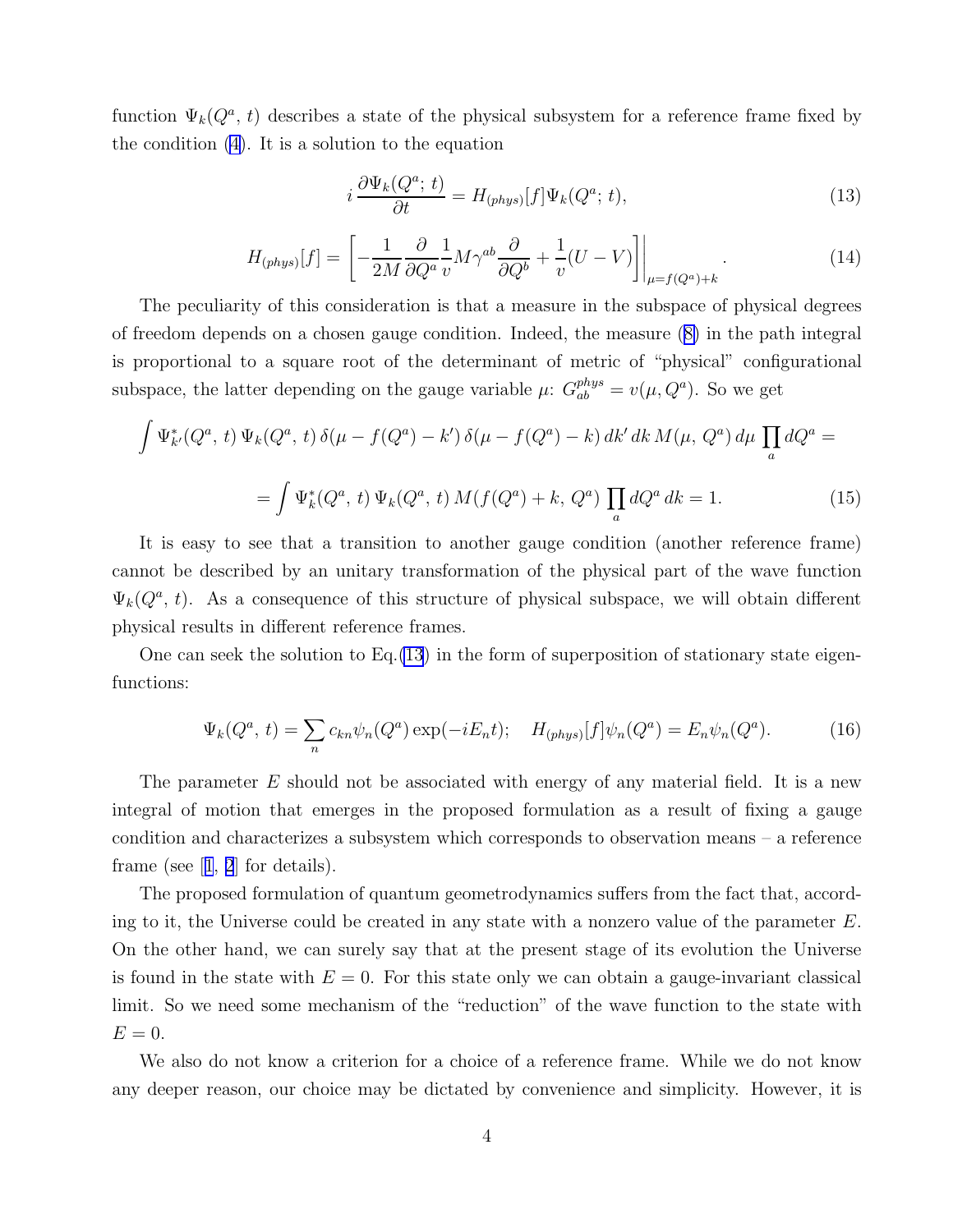<span id="page-4-0"></span>rather rare situation when a spacetime manifold can be covered by only one coordinate system. In a case of nontrivial topology spacetime may consist of several regions covered by different coordinate charts. It is a serious problem for the Dirac canonical quantization which requires to introduce a foliation by spacelike hypersurfaces that would cover all available spacetime. The approach presented here which is based on path integration may turn to be more adequate for description of this situation, since the path integral admits (at least formally) introducing different gauge conditions in different spacetime regions.

Then, in this approach, the wave function may satisfy different Schrödinger equations in different spacetime regions, the form of the equation in each region is fixed by a chosen reference frame. Like a transition to another reference frame in the same spacetime region, a transition from one spacetime region to another must be described by a non-unitary transformation of the wave function.

The problem arises if it is possible to give a mathematical description to the transition to a different reference frame. We can try to do it for our minisuperspace model where the only role of a gauge condition is in fixing time scale.

We now consider the equation for the physical part of the wave function when varying the gauge-fixing function  $f(Q^a)$ . Let a reference frame be fixed by the condition

$$
\mu = f(Q^a) + \delta f(Q^a) + k. \tag{17}
$$

We can choose a basis corresponding to this reference frame, so that

$$
\Psi(\mu, Q^a, \theta, \bar{\theta}; t) = \int \tilde{\Psi}_k(Q^a, t) \,\delta(\mu - f(Q^a) - \delta f(Q^a) - k) \left(\bar{\theta} + i\theta\right) dk. \tag{18}
$$

The function  $\tilde{\Psi}_k(Q^a, t)$  satisfies Eq.([13\)](#page-3-0) with a Hamiltonian

$$
H_{(phys)}[f + \delta f] = \left[ -\frac{1}{2M} \frac{\partial}{\partial Q^a} \left( \frac{1}{v} M \gamma^{ab} \frac{\partial}{\partial Q^b} \right) + \frac{1}{v} (U - V) \right] \Big|_{\mu = f(Q^a) + \delta f(Q^a) + k} . \tag{19}
$$

If the variation of the gauge-fixing function  $\delta f(Q^a)$  is small, one can write

$$
H_{(phys)}[f + \delta f] = H_{(phys)}[f] + W[\delta f] + V_1[\delta f]
$$
\n(20)

For our minisuperspace model the operator  $W[\delta f]$  reads

$$
W[\delta f] = \left[ \frac{1}{2M^2} \frac{\partial M}{\partial \mu} \delta f \frac{\partial}{\partial Q^a} \left( \frac{1}{v} M \gamma^{ab} \frac{\partial}{\partial Q^b} \right) - \right. \\ - \left. \frac{1}{2M} \frac{\partial}{\partial Q^a} \left( \left( \frac{1}{v} \frac{\partial M}{\partial \mu} - \frac{M}{v^2} \frac{\partial v}{\partial \mu} \right) \delta f \gamma^{ab} \frac{\partial}{\partial Q^b} \right) \right] \Big|_{\mu = f(Q^a) + k}, \tag{21}
$$

and  $V_1[\delta f]$  is the change of quantum potential V in first order of  $\delta f$ .